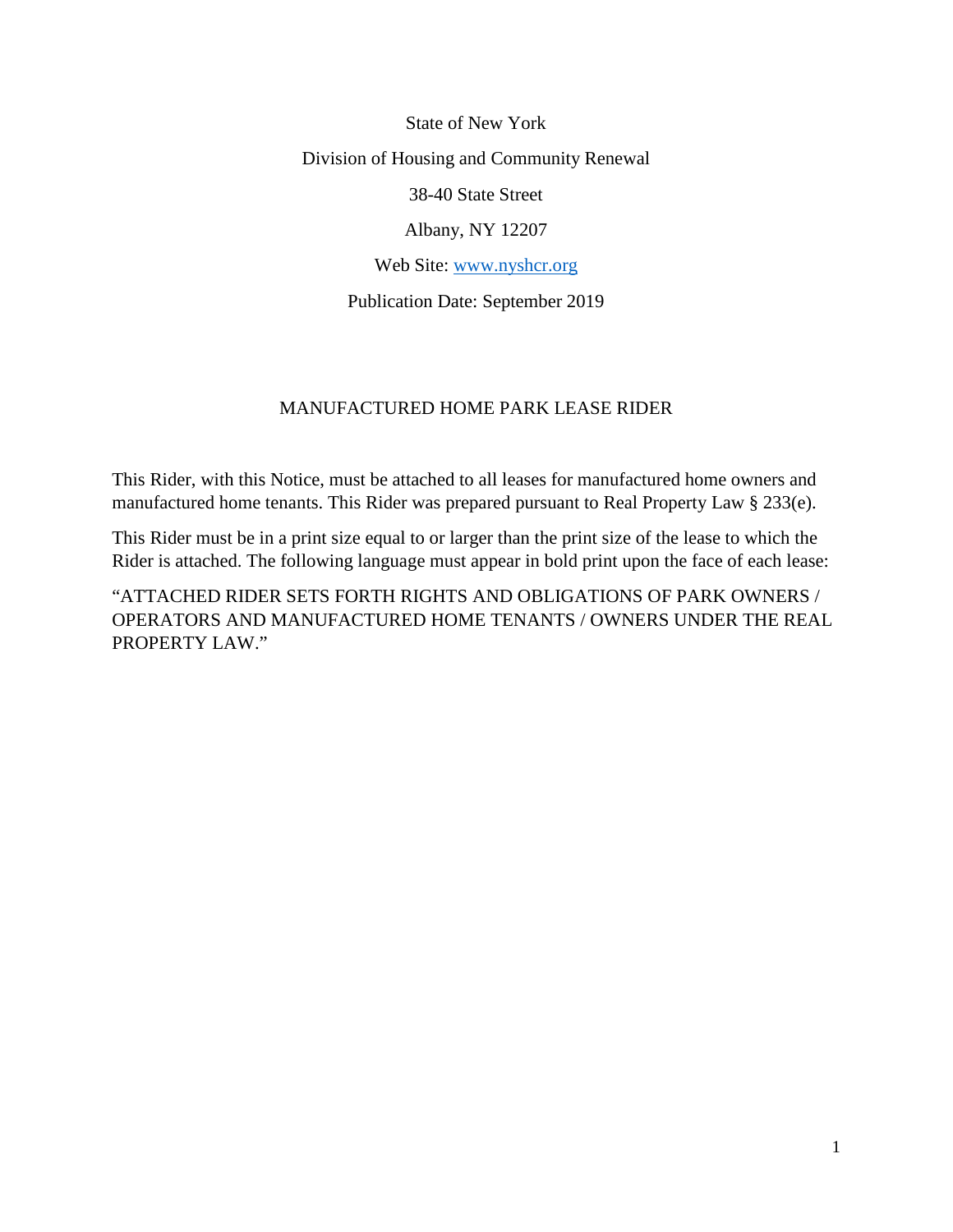#### **SECTION 1:**

Lease Rider for the Manufactured Home and/or Manufactured Home Lot:

(Print Address and Lot Number)

| Lease Start Date: |  |
|-------------------|--|
| Lease End Date:   |  |

Lease Dated:

---------------------------------------------------------------------------------------------------------------------

The tenant named in the lease hereby acknowledges the receipt of the lease rider for the housing accommodation stated above. Signature here does not bind the Tenant to the terms of the lease unless the Tenant also signs the lease.

Print Name of Tenant(s)

Signature(s) and Date

---------------------------------------------------------------------------------------------------------------------

Subject to penalties provided by law, the owner of the housing accommodation hereby certifies that the above rider is hereby provided to the tenant with the signing of the lease and the information provided by the owner herein is true and accurate based on its records.

Print Name of Park Owner / Operator

Signature(s) and Date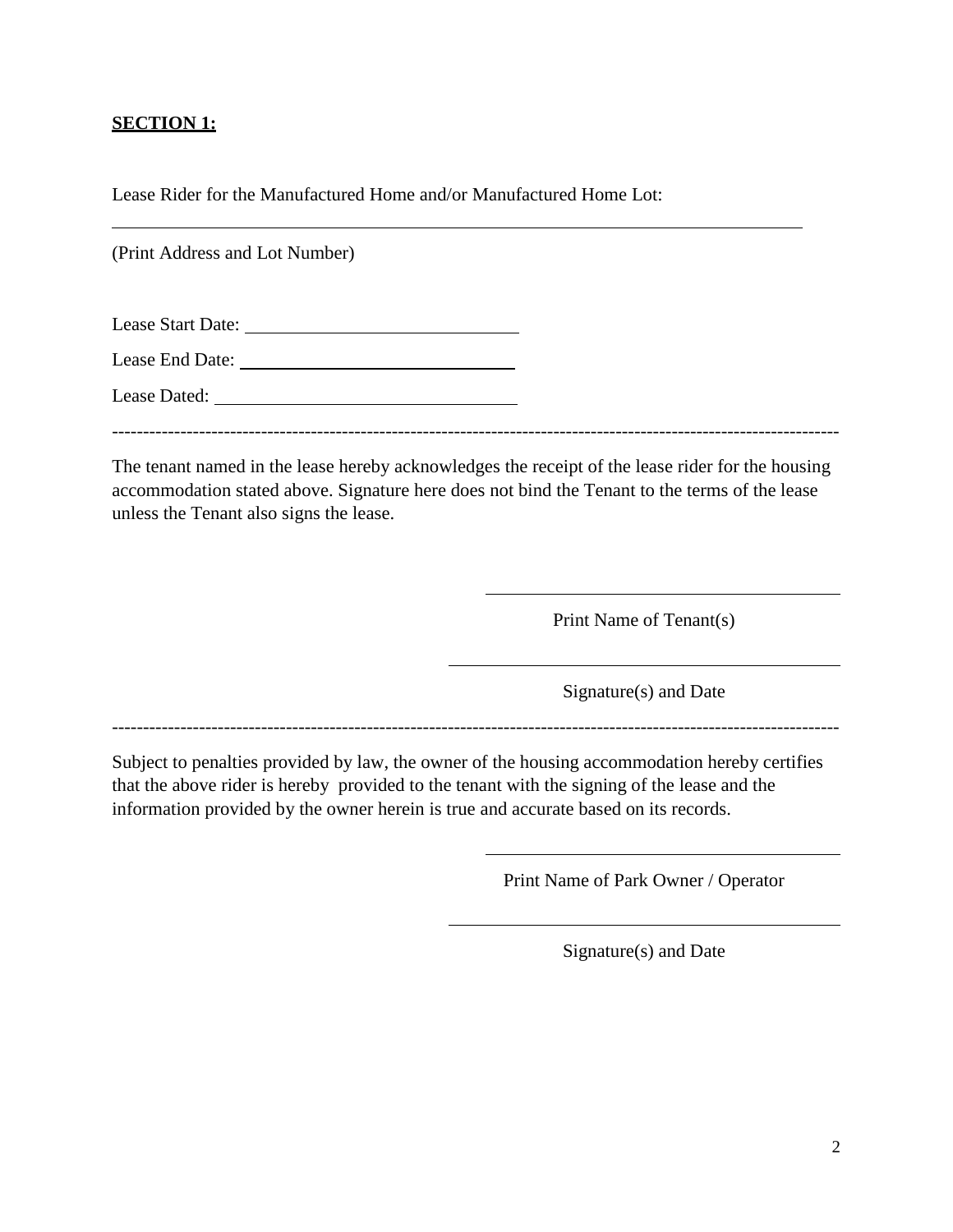#### **SECTION 2:**

#### ANY INCREASE IN RENT MUST BE IN ACCORDANCE WITH ADJUSTMENTS PERMITTED PURSUANT TO REAL PROPERTY LAW § 233 and §233-b

## NEW LEASE RENT: UNIVERSITY OF A SERIES AND THE RESEARCH OF A SERIES OF A SERIES OF A SERIES OF A SERIES OF A SERIES OF A SERIES OF A SERIES OF A SERIES OF A SERIES OF A SERIES OF A SERIES OF A SERIES OF A SERIES OF A SERIE

Fees, charges, utilities: Letter and the set of the set of the set of the set of the set of the set of the set of the set of the set of the set of the set of the set of the set of the set of the set of the set of the set o

Total monthly amount due:

IF THIS IS A RENEWAL LEASE, the previous rent was:

Previous fees, charges, utilities, etc.: University of the state of the state of the state of the state of the state of the state of the state of the state of the state of the state of the state of the state of the state o

Total monthly amount due:

PERCENTAGE OF INCREASE FROM PREVIOUS RENT, including fees, utilities and other charges:  $\blacksquare$ 

#### **SECTION 3: PROVISIONS**

#### **INTRODUCTION:**

This Rider is issued by the New York State Division of Housing and Community Renewal ("DHCR"), pursuant to the Real Property Law ("RPL"). It generally informs manufactured home tenants / manufactured home owners and manufactured home park owners or operators about their basic rights and responsibilities under the RPL. Effective July 2019, RPL § § 233 and 233-a were amended, and a new RPL § 233-b was added, regarding certain rights of residents in manufactured home parks.

This Rider does not contain every rule applicable to manufactured home parks. It is only informational, and its provisions are not part of, and do not modify the lease. However, this Rider must be attached to the lease to provide residents with additional notice. It does not otherwise waive or modify the RPL, the Real Property Actions and Proceedings Law, or any court order that governs this tenancy. The manufactured home park owner must comply with all applicable state, federal and local fair housing laws and nondiscrimination requirements.

Tenants should keep a copy of this Rider and of any lease they sign. Park owners should keep an original copy of the lease rider signed by the Tenant in accordance with its typical record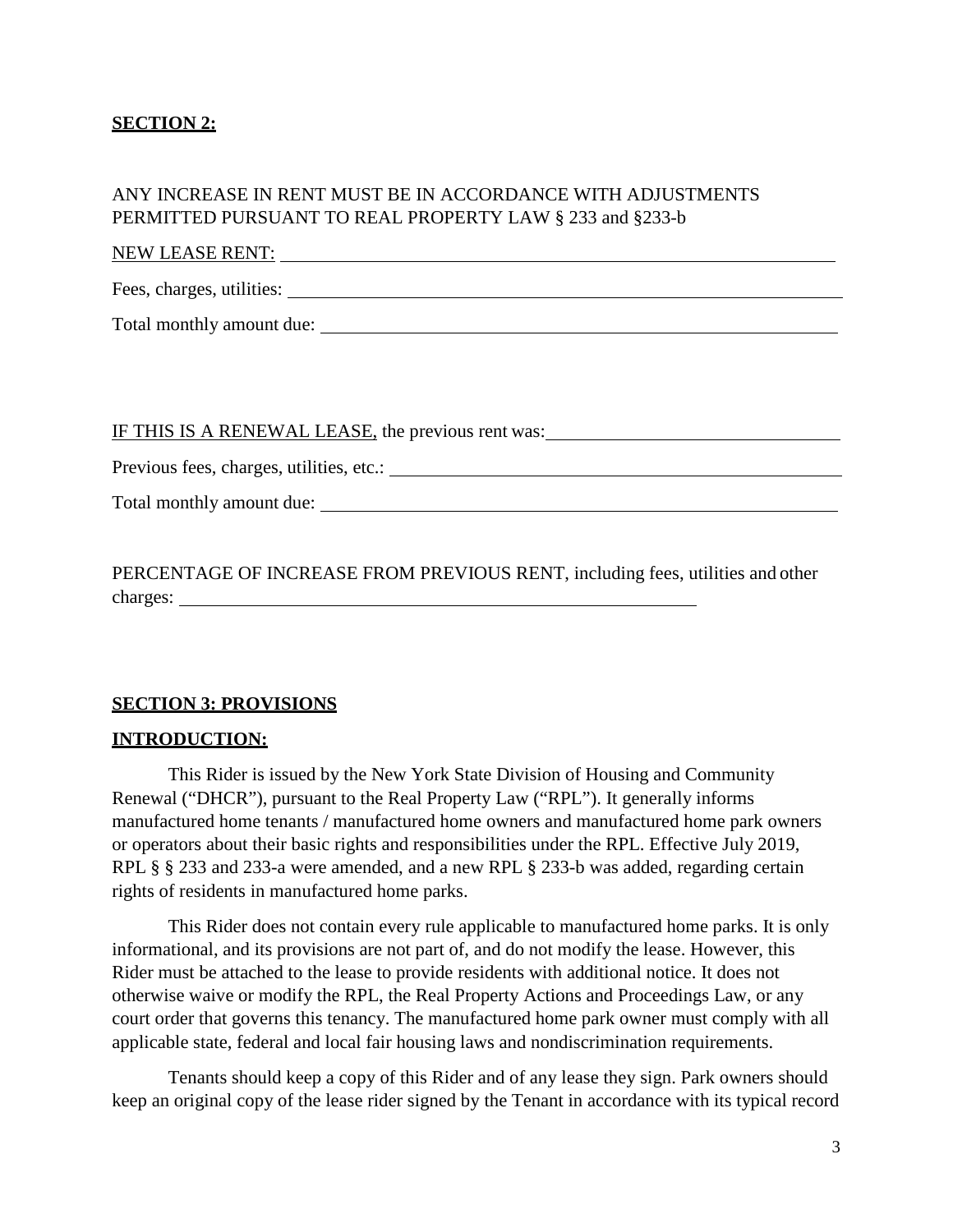retention processes. Failure to provide this lease rider may result in various consequences as prescribed by law.

## **1. MANUFACTURED HOME TENANTS' LAW**

The rights of manufactured home park tenants are primarily contained in Real Property Law. (Real Property Law ("RPL") § 233, § 233-a, § 233-b). As noted above, this rider is not intended to be a comprehensive overview of all laws applicable to manufactured home parks and parties are advised to consult an attorney.

# **2. WHAT IS A MANUFACTURED HOME PARK AS DEFINED BY RPL § 233(a)?**

This rider concerns manufactured home parks as defined in RPL § 233 (a). A manufactured home park is land with three or more manufactured homes, occupied for year-round living. A resident of a manufactured home park is a manufactured home tenant whether or not the person owns the manufactured home. A manufactured home owner is someone who holds title to a manufactured home. (RPL § 233(a)). The manufactured home park law, which is explained in this rider, does not apply to seasonal parks often found in resort areas and used for campers, trailers and "motor homes."

## **3. WARRANTY OF HABITABILITY**

Manufactured home park tenants are entitled to a livable, safe, and sanitary park, including all common areas, roads, and the lot. If the manufactured home is rented, the warranty of habitability must be complied with by the home owner. The manufactured park owner or operator must fulfill the warranty of habitability. This also applies when a tenant of a manufactured home occupies pursuant to a "rent-to-own" contract before title to the manufactured home has been transferred to the tenant. Lease or contract clauses which are inconsistent with this right to a warranty of habitability, are illegal and unenforceable.

Failure to provide water or other essential utility service, or to repair sewer problems are examples of a violation of this warranty. Park owners may not willfully or intentionally fail to provide any service or facility once they have agreed to do so. (RPL § 233(m), § 235-b)

The New York State Sanitary Code imposes requirements that the park owner must meet regarding fire safety; utilities, including water supply, sewage facilities, electricity, gas and fuel oil; site size; manufactured home stands and anchoring; and trash storage and disposal. Problems in any of these areas should be brought to the attention of health officials.

# **4. LEASES**

All leases must include this rider.

A lease is the most significant protection for manufactured home tenants. Before moving into a manufactured home park, a prospective tenant must be offered, in writing, the opportunity to sign a lease for a minimum of one year. A lease assures a tenant the right to remain for its duration and gives advance notice of what the rent will be for the term of the lease. The lease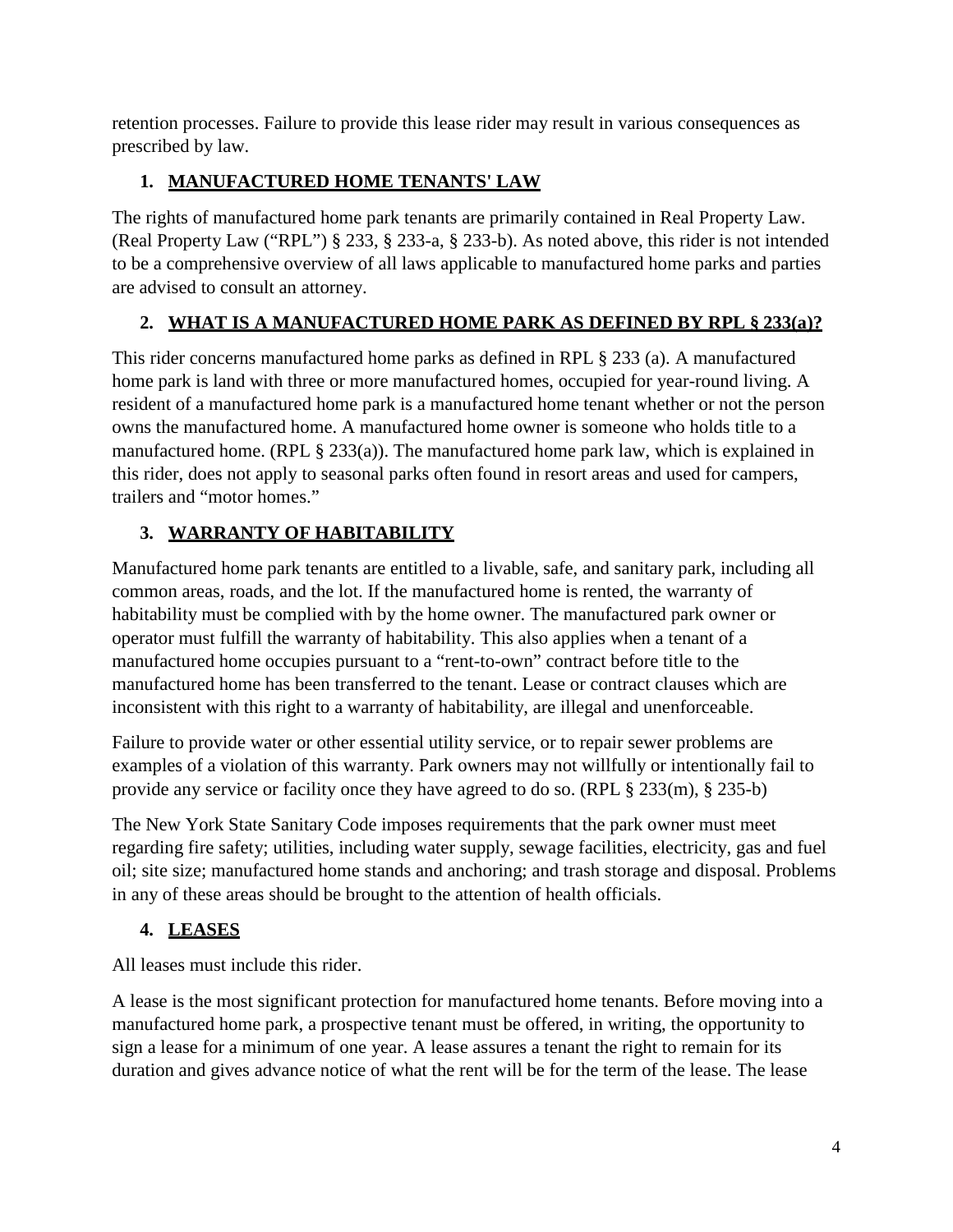must also specify the amount of the fees, assessments, and other charges for the period the lease is in effect.

Leases generally state the period of time for the rental. A tenant with a written lease may move out of the park without any further liability when the lease expires.

Generally, tenants who stay past the end of a lease, and choose to not sign a renewal lease, are treated as month-to-month tenants, if the landlord accepts their rent. A month-to-month tenancy may be terminated by either party with proper notice.

The lease sets out the tenant's obligations: the payment of rent in full and on time; the agreement to follow reasonable park rules and to obey all federal, state, and local laws and ordinances which affect the health and safety of other residents. (RPL § 233 (e))

**Unconscionable lease clauses.** Courts may refuse to enforce a provision found to be unreasonably favorable to the park owner. (Real Property Law § 235-c).

Any lease provision that contradicts the law is null and void.

Read your lease and all riders, including any rules or regulations carefully before you sign. Do not rely on oral promises. Make sure that all promises, and agreements are written in the lease before signing it. It is wise to consult an attorney if you have any questions about your lease.

# **5. SPECIAL REQUIREMENTS FOR RENT-TO-OWN CONTRACTS**

A "rent-to-own contract" provides that after a specified term, the manufactured home renter will take ownership of the rented home.

If a manufactured home tenant's tenancy is terminated by the manufactured home park owner or operator during the term of a rent-to-own contract, all "rent-to-own payments" (those which are paid in addition to the rent for the rented site and the rented home as defined in RPL § 233(a)(7)) that are made during the term of the contract shall be refunded to the manufactured home tenant. No additional fee shall be required to take ownership of the home at the end of the rent-to-own contract. For additional information regarding rent-to-own contracts please consult an attorney.

# **6. RENEWAL LEASES & EVICTION FOR CHANGE IN USE**

Park owners are required to offer manufactured home tenants who own their own home an opportunity to renew their lease for at least twelve months. The renewal offer must be made in writing no later than 90 days before the expiration of the existing lease. The law also requires park owners to offer manufactured home owners without a lease the opportunity to sign a lease for a minimum of one year every year on or before October 1<sup>st</sup>. If a renewal lease is not offered to a manufactured home tenant, rent, utilities, and charges for facilities and services may not be increased.

The offered lease should be signed and returned to the park owner within 30 days after receiving it. Otherwise, a manufactured home tenant will become a month-to-month tenant with no protection from eviction.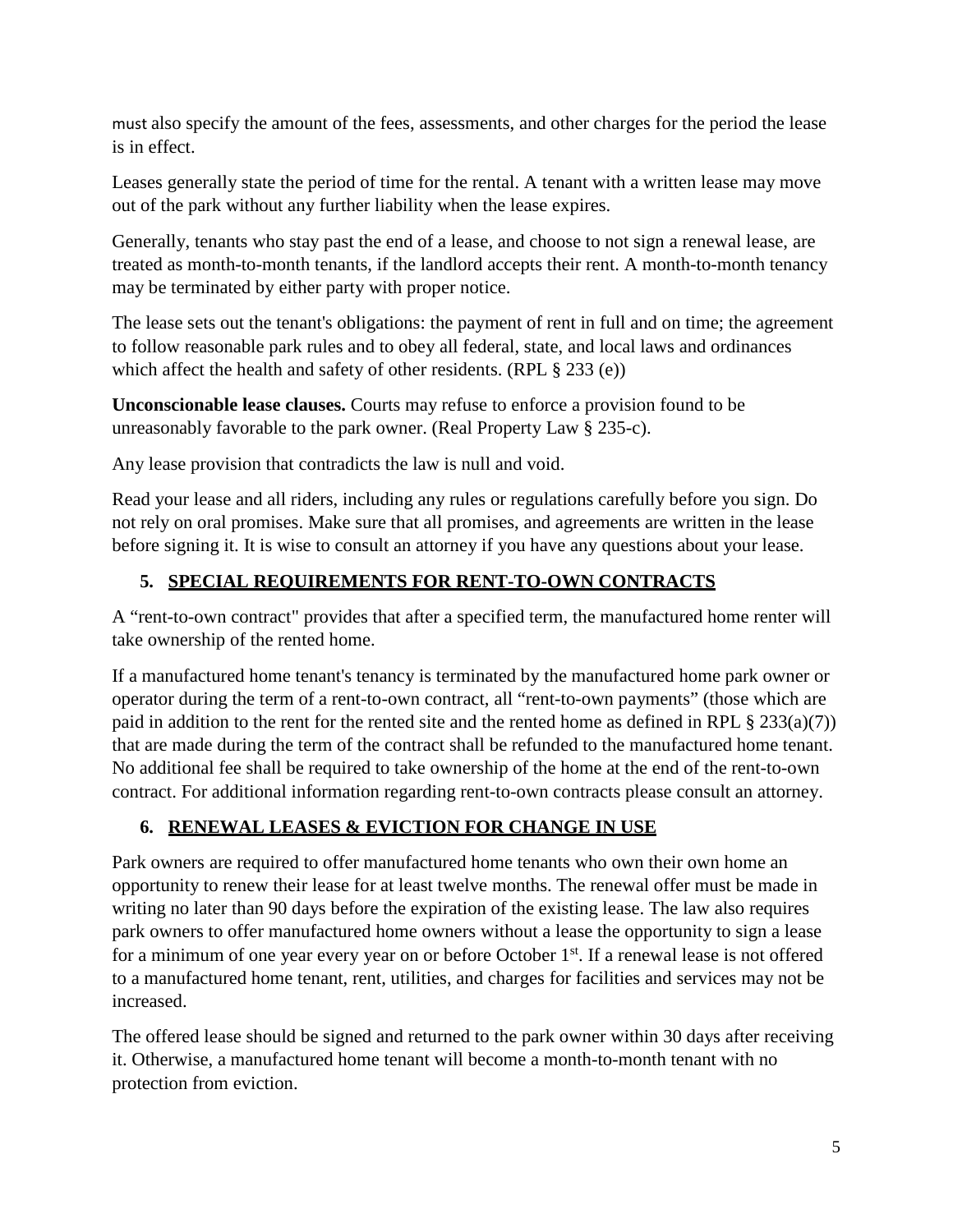Park owners may change the use of their land as long as they personally deliver or by certified mail give their residents written notice of the proposed change in accordance with the requirements of the Real Property law. This notice must be given at least one hundred forty days prior to the effective date terminating the tenancies to allow the residents time to relocate. Eviction proceedings based on change in use may be two years after service of the notice or at the end of the lease term, whichever is later.

If the park will change in use, a manufactured home owner shall be entitled to a stipend of up to \$15,000, pursuant to a court order, based on the cost of relocation of the manufactured home and other factors.

#### **7. PARK RULES AND REGULATIONS**

No lease provision can be inconsistent with a rule or regulation in effect at the beginning of the lease. (RPL § 233(e))

A copy of all rules and regulations must be given to tenants before lease signing and must also be posted in a conspicuous place on the park grounds. Park rules and regulations cannot be unreasonable, arbitrary or capricious.

The manufactured home park owner may change any rule or regulation but must give all tenants at least 30-days advance written notice of the change. If the changed rule or regulation is inconsistent with a lease provision then in effect, the change can be applied only to new tenants or those without the protections of a lease.

## **8. RENT, FEES, CHARGES AND ASSESSMENTS**

All fees, charges and assessments, including rent and utility charges, must be reasonably related to actual services delivered and must be disclosed in writing by the park owner before entering a lease with a prospective tenant.

Tenants may not be charged a fee for anything other than rent, utilities and charges for facilities and services actually provided. For example, tenants cannot be charged an "entrance fee" to move into a park unless the park owner actually provides some service related to moving in.

Extra charges for additional family members, pets, guests, and the like are also prohibited unless the extra charge is related to the actual cost of the service provided by the park owner. Tenants may not be evicted solely because of refusing to pay an undisclosed fee, charge, or assessment.  $(RPL \S 233(g))$ 

## **9. RENT INCREASES**

Without a lease, the rent may be increased upon 90-days advance written notice, but no more than once per year. The park may not collect the additional amount if fails to provide proper notice. (RPL  $\S 233(g)(3)$ ). If a lease has not been offered to the tenant in accordance with RPL  $\S$ 233(e), rent may not be increased.

Pursuant to RPL § 233-b, "rent" includes all rent, fees, charges, assessments, and utilities. Increases in rent shall not exceed 3%. Manufactured home owners have the right to challenge in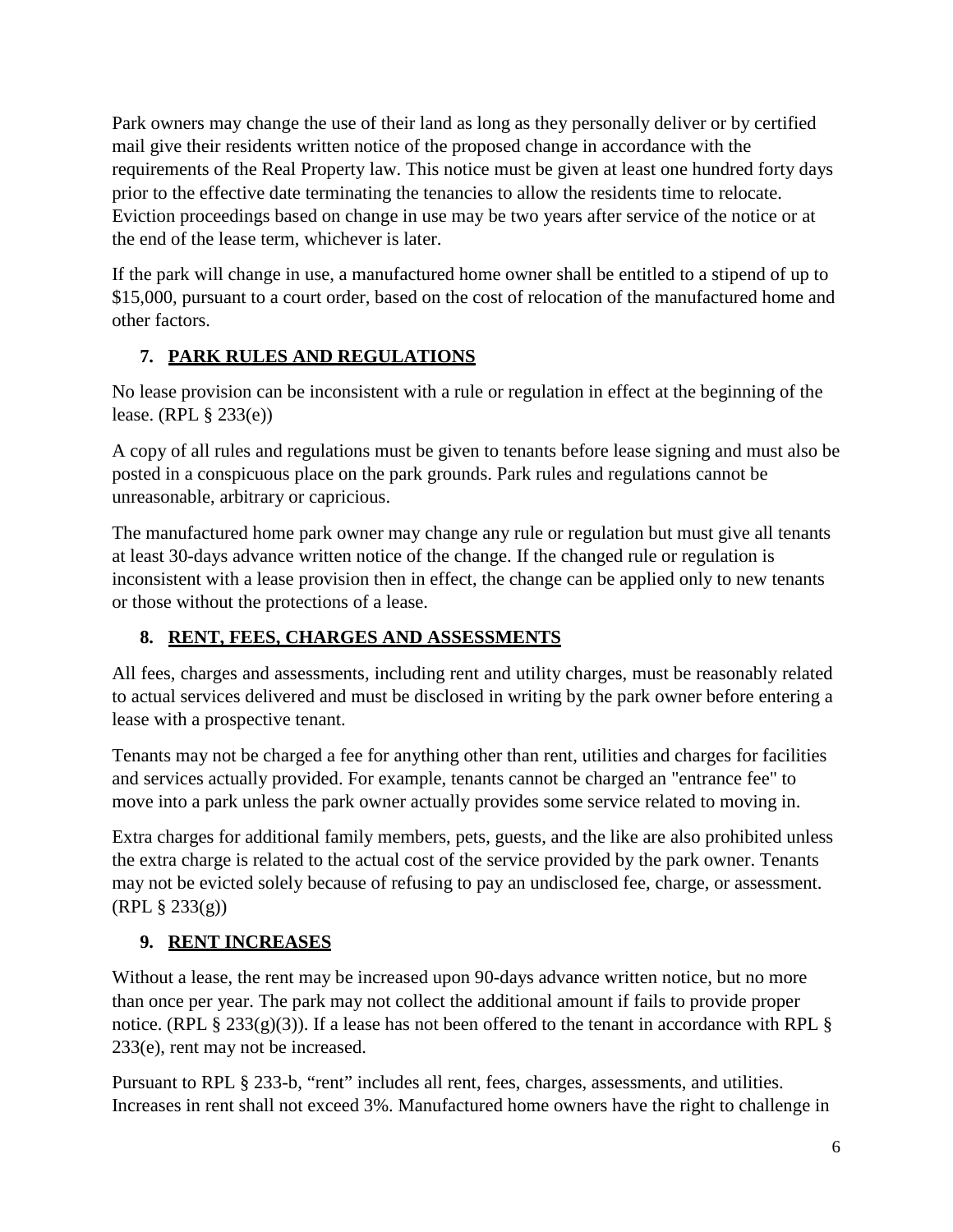court rent increases that exceed 3% in one year. Such challenge must be brought within 90 days from the date of the proposed increase. Rent may increase more than 3% only in limited circumstances, including an increase in operating expenses of the manufactured home park, an increase in property taxes, or costs of capital improvements in the park. A rent increase shall not exceed 6% under any circumstance, unless a court approves a temporary hardship application by a park owner, based on several factors, and only for 6 months maximum. During any challenges to the rent, tenants must pay the rent as increased, but the amount of the increase must be held in escrow by the park owner, and no tenant shall be evicted for non-payment of the rent increase during a court proceeding.

#### **10. REAL PROPERTY TAX PAYMENTS**

Please refer to guidance from NYS Dept. of Taxation and Finance on the issue of real property tax payments:<https://www.tax.ny.gov/star/>

#### **11. SECURITY DEPOSITS**

Security deposits are limited to one month of rent. Park owners are prohibited from mingling the deposits with their own money.

The park owner must return the security deposit, less any lawful deduction, to the tenant at the end of the lease or within fourteen days after vacating the manufactured home park. (RPL § 233(g)(4) and General Obligations Law.

## **12. LATE CHARGES**

A park owner may not impose a late charge for late payment of rent unless a tenant's lease or the park rules and regulations allow for this charge. Even if there is such a provision, no late charge can be collected on any rent payment made within ten days of the due date. Also, the late charge cannot be more than three (3) percent of the delinquent payment, may not be compounded and may not be considered additional rent. (RPL  $\S 233(r)$ )

## **13. ATTORNEYS' FEES**

A park owner may not demand attorneys' fees from a tenant, unless they have been awarded by a court. Attorney's fees shall not be considered additional rent.

If the lease provides that park owners are entitled to collect attorneys' fees from tenants, then tenants who successfully sue the park owner or win a case brought against them by the park owner, automatically have the same right to recover reasonable attorneys' fees and expenses from the park owner whether the lease says so or not. (RPL § 233(o), § 234)

## **14. TENANTS' ORGANIZATIONS AND COOPERATIVES**

Tenants have a legal right to organize and to form, join and participate in tenants' organizations for the purpose of protecting their rights. Tenant groups have the right to meet at reasonable hours in any common area in their park. (RPL § 230)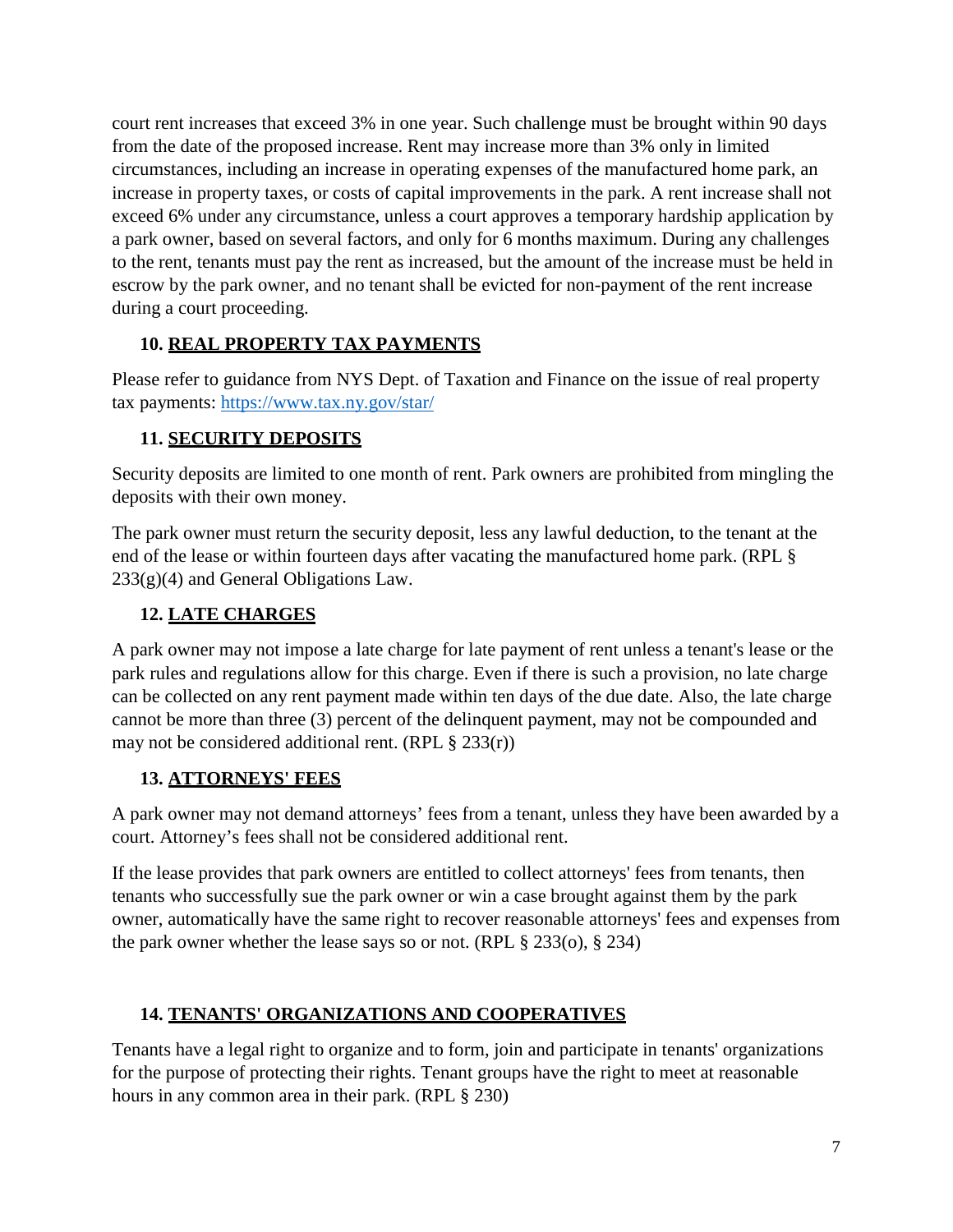Tenants' Organizations may seek to purchase a park and form a Manufactured Home Cooperative. The New York State Housing Finance Agency has a special manufactured home cooperative fund program that can loan a tenants' organization up to 95 percent of the cost of purchasing the park and converting it to a cooperative ownership. For more information about this program, call (518) 474-2057.

## **15. RETALIATION**

Park owners are prohibited from harassing or retaliating against tenants who exercise their rights. A park owner may not seek to evict tenants solely because they make good faith complaints to a government agency about violations of any health or safety laws or take good faith actions to protect rights under their leases or participate in tenants' organizations. Tenants may collect damages from park owners who violate this law. (RPL § 223-b, 233(n))

## **16. EVICTION**

Eviction is the process whereby a manufactured home tenant can be forced to move, and a park owner can regain possession of a manufactured home or lot. To evict a tenant legally, a park owner must sue in court and win the case.

Tenants cannot be evicted through the use of force or unlawful means. A park owner cannot threaten violence, remove a tenant's possessions, lock the tenant out of a manufactured home, or willfully discontinue essential services such as water or heat. (RPL § 233(p), § 235). A tenant who is evicted from a manufactured home or lot in a forcible or unlawful manner is entitled to recover triple damages in a legal action against the wrongdoer. (Real Property Actions and Proceedings Law §§ 713, 853)

# **17. GROUNDS FOR EVICTION**

Grounds for eviction include but are not limited to:

• Non- payment of rent provided the tenant has received a written demand for the rent at least 30 days prior to commencement of the eviction proceeding in accordance with Real Property Actions and Proceedings Law § 735. The eviction proceeding, however, will be terminated if the delinquent rent and allowable costs are accepted prior to a judgment;

- Use of the manufactured home or lot for illegal purposes;
- Violation of a federal, state or local law which is detrimental to the safety and welfare of other residents;

• Violation of lease terms or of valid park rules or regulations when there has been a failure to correct the violation.